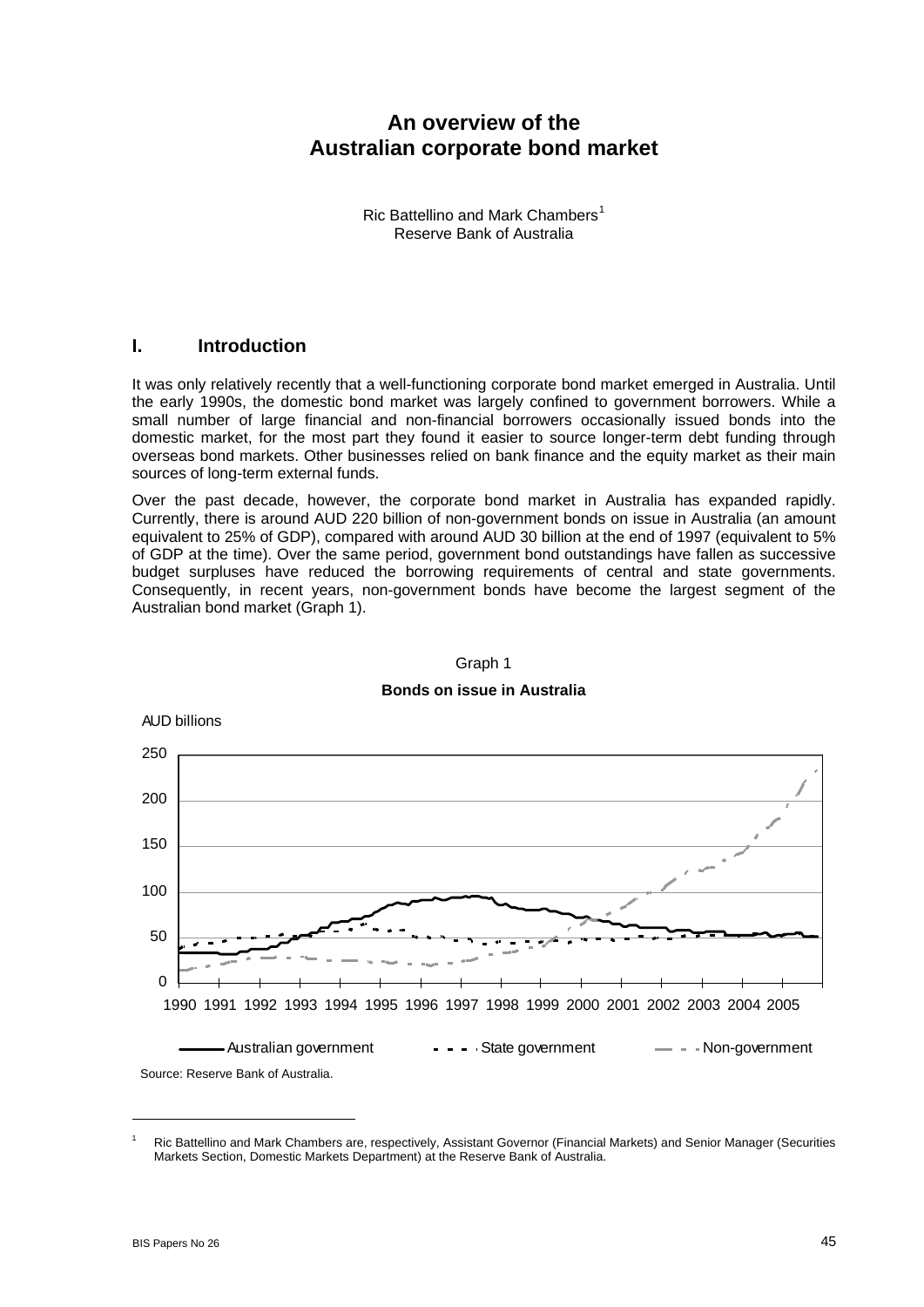## **II. What was needed for the Australian corporate bond market to grow?**

Many preconditions for the development of the Australian corporate bond market had been in place for at least five to ten years prior to its eventual take-off. Perhaps the most important element was the existence of a well-functioning government bond market, which had grown quickly from the early 1980s thanks in large part to financial deregulation. The deregulation programme saw the removal of various controls and regulations, which had limited yield movements and the ability of investors to buy or sell bonds.

The growth of this market gave rise to a host of features that were supportive of the development of a corporate bond market:

- The government debt market provided a benchmark curve free of credit risk, which could allow market participants to separate views on credit risk from views on interest-rate risk.
- The government bond market's growth also supported the development of a very active futures market in government debt, which went on to eclipse the physical market in terms of turnover.
- Bond indices were constructed, and became available as investment benchmarks.
- Market participants invested in improved market infrastructure, such as clearing and settlement systems, and in-house trading systems that could also be utilised for nongovernment bonds.
- Financial institutions and the associated workforce became financially sophisticated, often with first-hand experience of offshore corporate bond markets.

By the mid-1990s, then, the government bond market was quite large, efficient and liquid by international standards. Further supporting the development of a corporate bond market was the fact that the domestic legal system had well-established procedures for recovering creditors' funds in the event of a corporate default. Investment uncertainty was also reduced by regulatory oversight of capital market fund-raising and corporate governance. In addition, rating agencies were familiar with the Australian corporate environment, and a number of borrowers had public credit ratings.

There were other factors, though, that impeded the development of the market:

- Australia experienced a recession at the start of the 1990s, which resulted in substantial deleveraging within the corporate sector during the first half of the 1990s.
- Until the late 1990s, the government sector was running sizeable deficits, with associated large borrowing requirements. At its peak, government bond issuance might have resulted in some crowding out of corporate issuance.
- Until the 1990s, the domestic pool of investment funds was relatively small. Furthermore, foreign investment was deterred by interest withholding tax on corporate bonds.

Over the course of the decade, these impediments were reduced. Strong economic growth led to renewed demand by businesses for external finance. The government sector was able to take advantage of sound domestic economic conditions to move budgets into surplus and reduce borrowing requirements, thereby easing competition for investment funds. At the same time, the pool of funds available for investment was boosted by the introduction of a compulsory retirement savings system in the early 1990s. The removal of interest withholding tax on foreign investment also made Australian capital markets more attractive to foreign investors.

The 1990s also saw a low and stable inflation environment established in Australia. The resulting decline in the level of nominal interest rates meant that banks' low-cost retail deposit base was no longer such a significant competitive advantage in the lending market when compared with loans funded at wholesale money market rates. This, in turn, meant that for some large customers it became more profitable for banks to receive fee income from facilitating non-intermediated debt issues than to receive net interest income from on-balance sheet lending.

As well as a decline in the level of interest rates, this period also saw a marked reduction in the volatility of money market rates relative to retail lending rates which, in turn, increased the economic feasibility of loan securitisation - particularly residential mortgage-backed securities (RMBSs). (The relatively small margin between RMBS vehicles' funding rates and the rates they receive from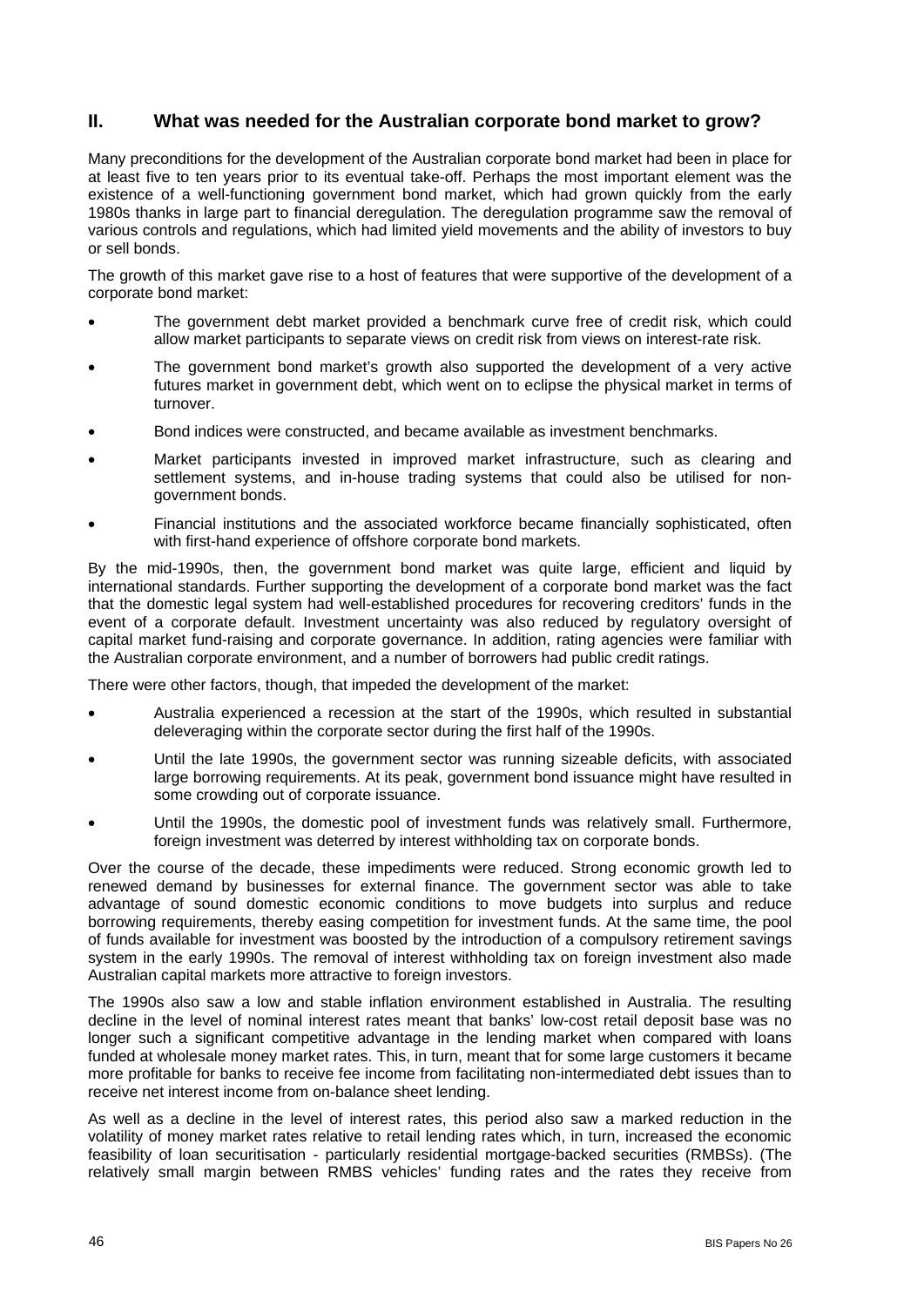households means that they have limited ability to cope with large fluctuations in wholesale rates.) As a result of this, many new participants entered the Australian securitisation industry.

## **III. Recent growth of Australia's corporate bond market**

Since the mid-1990s, the Australian corporate bond market has grown very quickly, roughly doubling in size every two to three years (Graph 2).

# Graph 2



## **Non-government bonds on issue in Australia**

Source: Reserve Bank of Australia.

Over this period, asset backed securities (ABSs) have been the largest component of the corporate bond market, with most of this consisting of RMBSs. Two factors have driven the volume of issuance of these bonds. First, as mentioned above, macroeconomic developments in the 1990s meant that it became economically feasible for mortgage originators to enter the household lending market and aggressively compete with banks and other traditional lenders. Second, Australia experienced a housing boom up to 2003, thanks to the entry of large numbers of retail investors into the residential housing market. With both mortgage originators and traditional lending institutions needing to fund large volumes of housing loans, issuance of RMBSs has increased very quickly. Currently, there is around AUD 65 billion of RMBSs outstanding in Australia, as well as around AUD 15 billion of other types of ABS.

The housing boom, as well as the expansion of lending to businesses, has also led to increased demand by domestic financial institutions for on-balance sheet funding. Currently, there is around AUD 50 billion of these institutions' bonds on issue in Australia, a net increase of around AUD 45 billion since 1995.

The amount of non-financial corporate bonds on issue has also grown rapidly, with around AUD 40 billion outstanding at present. However, for the most part, non-financial corporates continue to be heavily reliant on intermediated funding, with only very large Australian non-financial corporates issuing bonds in the domestic market.

# **IV. The Australian corporate bond and foreign exchange markets**

The development of the domestic bond market has been facilitated by the existence of a deep and liquid foreign exchange market. The interaction between these two markets takes place through three main channels: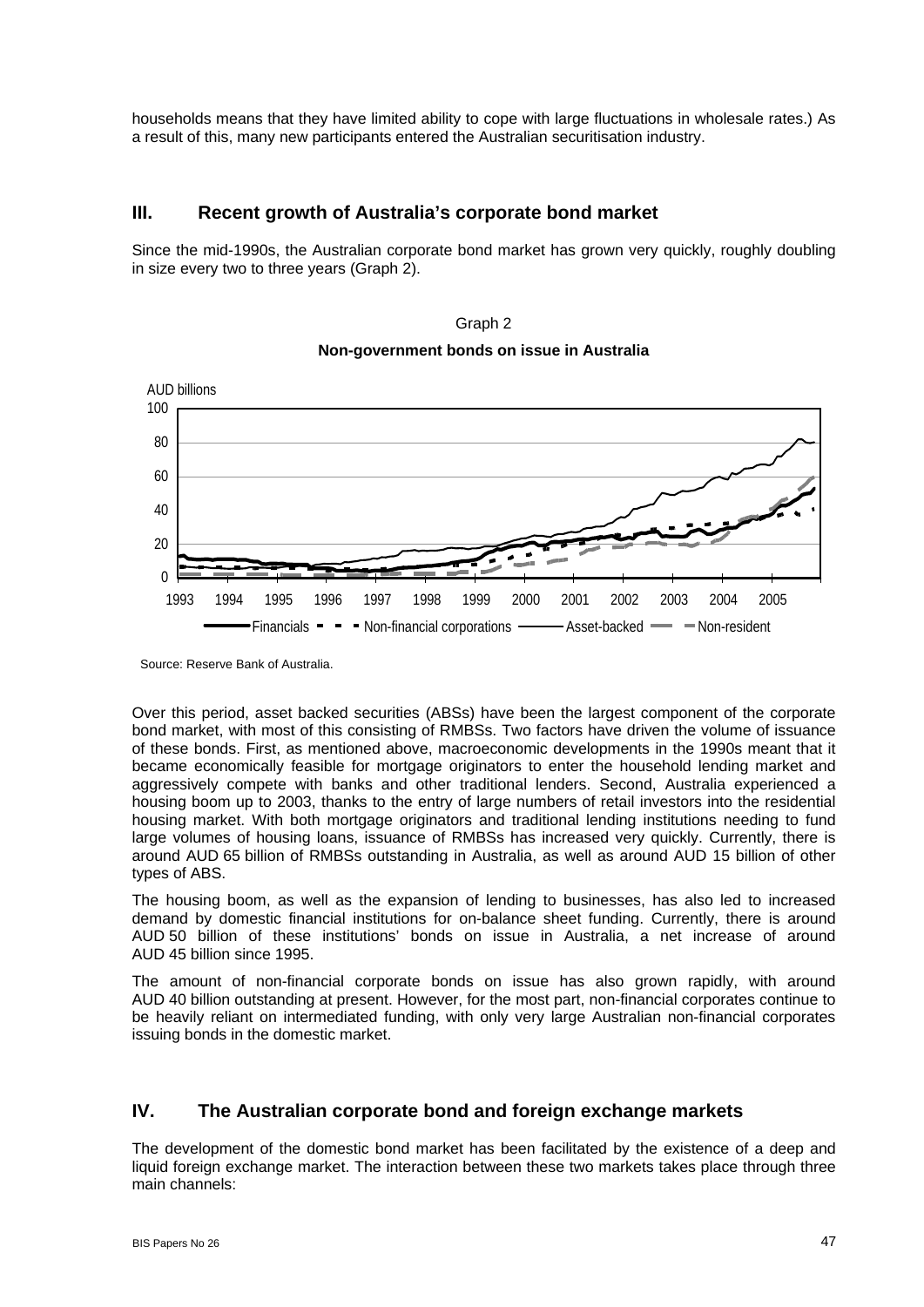- 1. If foreign issuers are to participate in the local bond market, they need a deep and liquid cross-currency swap market in order to convert proceeds back into their currency of choice.
- 2. In order for domestic issuers to be able to tap into investor bases overseas, they too need a developed cross-currency swap market in order to hedge their liabilities back into domestic currency.
- 3. A deep forward foreign exchange market helps foreign investors in the local bond market, and domestic investors wishing to invest overseas, fund their purchases without taking on currency risk.

Australia has a very active foreign exchange market: at present the Australian dollar is the sixth most traded currency in the world, with the AUD/USD cross being the fourth most traded currency pair globally. This market developed only after the floating of the exchange rate and the removal of restrictions on foreign exchange activity.



Graph 3.1 **Australian-dollar bonds issued by non-residents** 

Source: Reserve Bank of Australia.





**Australian-dollar bonds issued by non-residents** 

Percentage of domestic non-government bonds on issue

Source: Reserve Bank of Australia.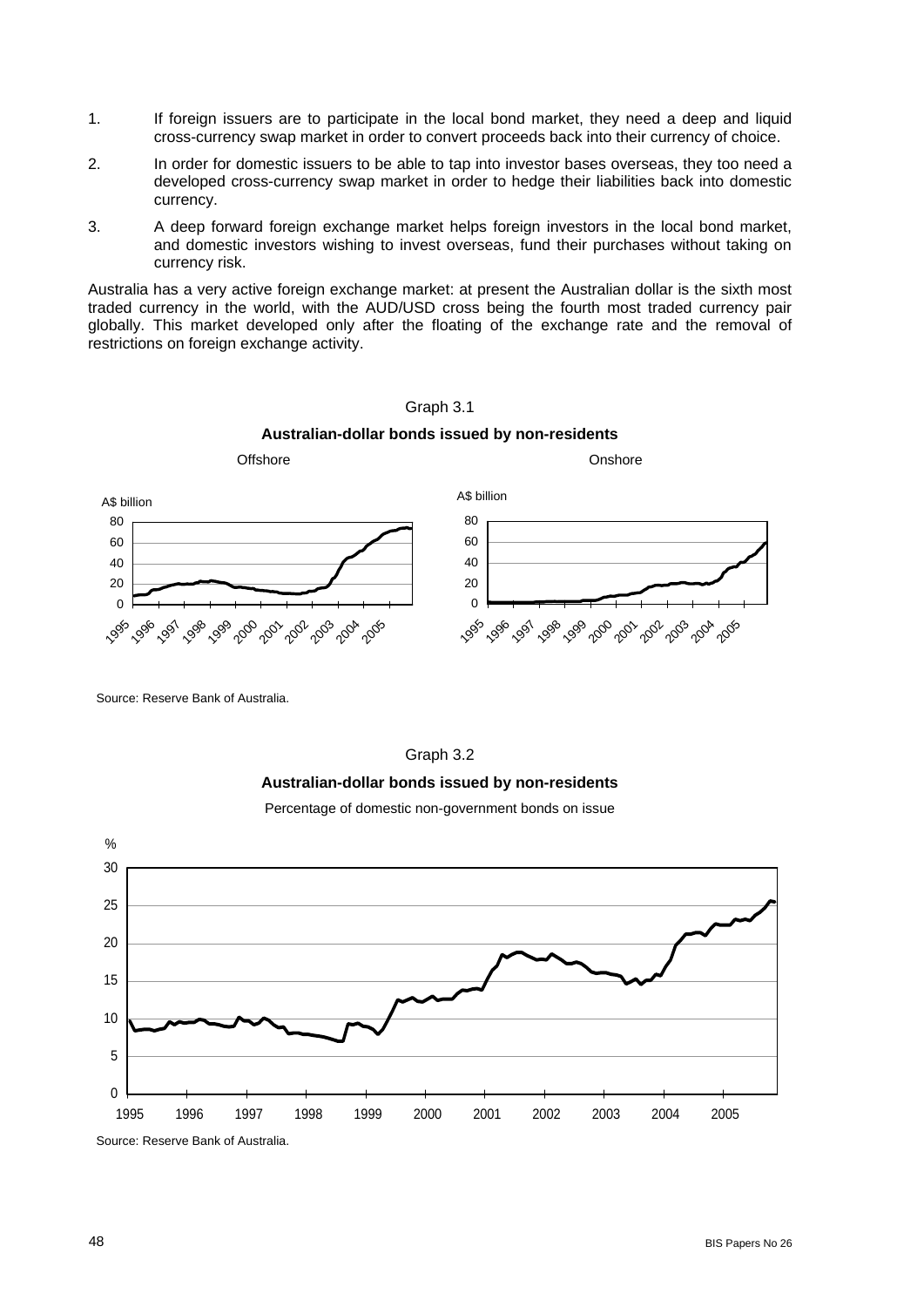In the past two years, around AUD 40 billion of debt has been raised in the Australian bond market by non-residents, bringing total outstandings of this group to AUD 60 billion. Non-resident borrowers are now the second largest category of bond issuers in the Australian market, accounting for about a quarter of non-government bonds issued in Australia (Graphs 3.1 and 3.2). This issuance has broadened the range of names that Australian fund managers can easily invest in, thereby adding to the depth and diversity of the domestic bond market.

Issuance by non-resident borrowers into the local market does not crowd out domestic borrowers, as non-resident borrowers will usually swap the Australian dollar funds they have raised back to their home currency. This puts downward pressure on the cross-currency basis swap, which, in turn, can make it attractive for domestic borrowers to issue offshore and swap back into Australian dollars.

Encouraged by attractive swap rates, Australian non-government entities - particularly financial institutions - have been active in offshore bond markets. Australian borrowers currently rely on offshore markets for around 60% of their bond issuance (Graphs 4.1 to 4.3). This is all hedged back to Australian dollars using foreign exchange derivatives.



**Bonds issued by Australian borrowers**  Non-financial corporations

Graph 4.1

Source: Reserve Bank of Australia.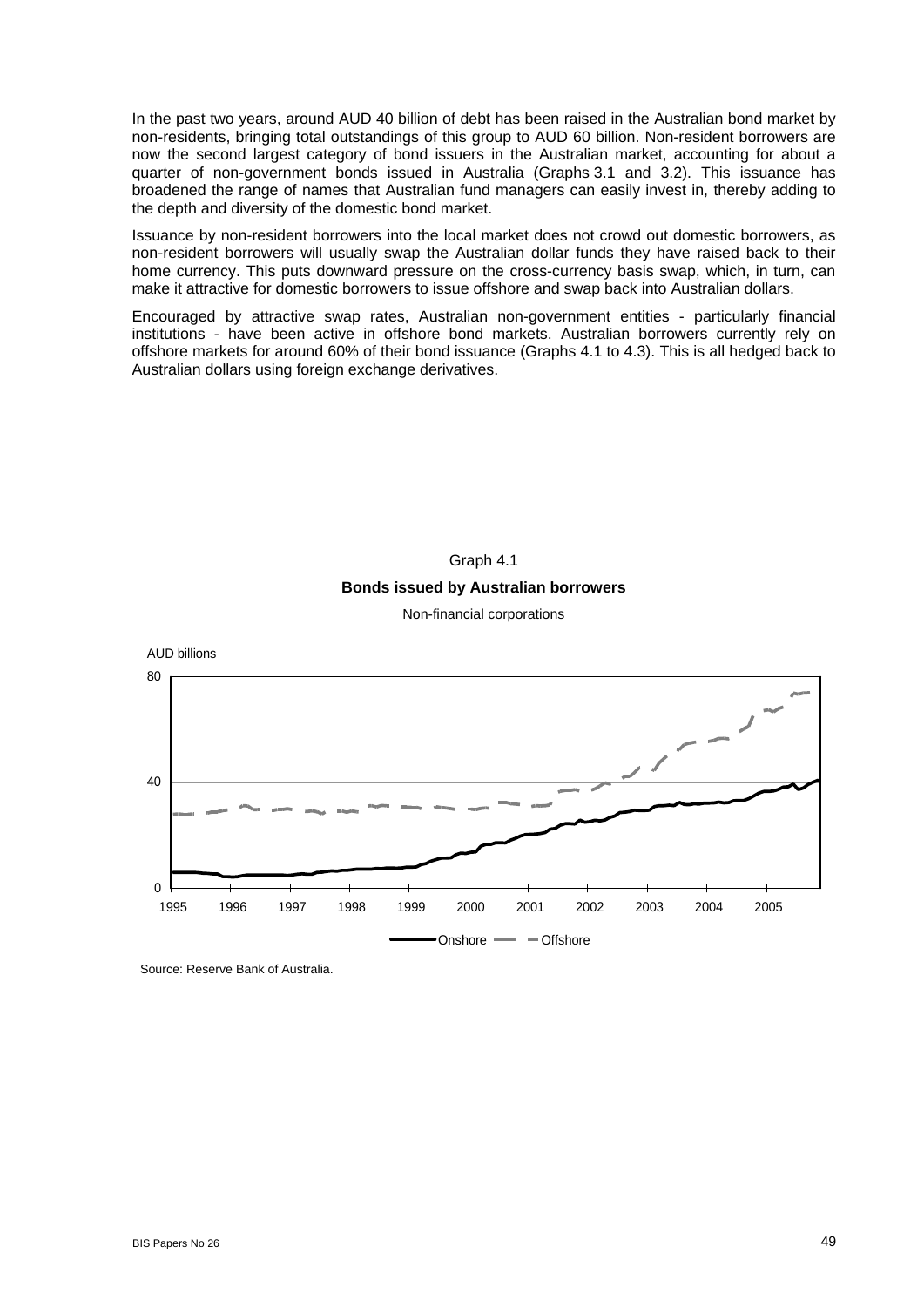#### Graph 4.2

**Bonds issued by Australian borrowers** 



Financial corporations

Source: Reserve Bank of Australia.







Source: Reserve Bank of Australia.

A well-functioning foreign exchange market also encourages non-resident investors to participate in the local bond market, since it allows them to readily hedge their currency risk. In Australia, the share of Australian entities' domestically issued bonds held by non-residents has steadily risen over the past five years (Graphs 5.1 to 5.3).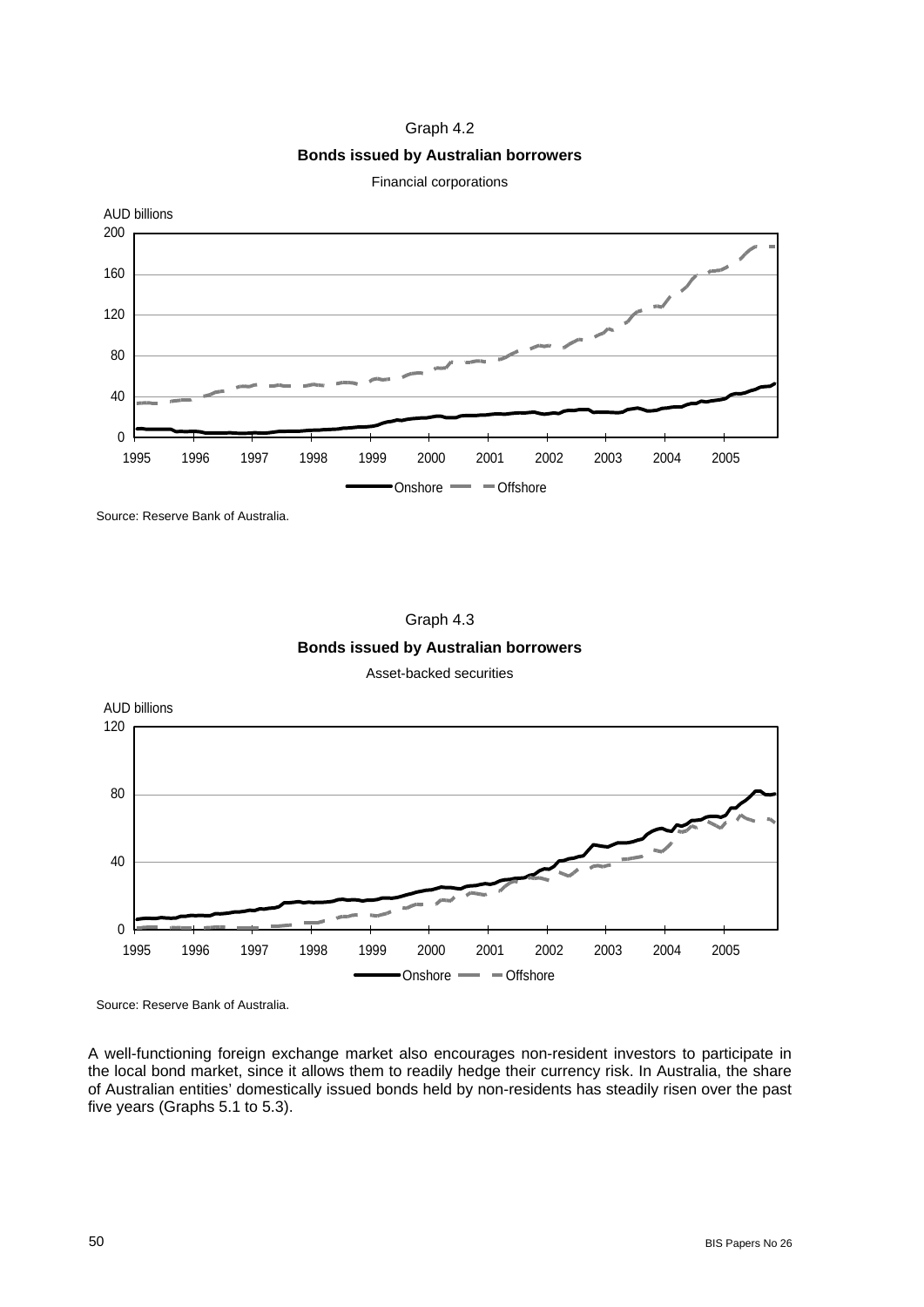#### Graph 5.1

## **Non-resident investment in the Australian bond market**



Bonds issued by non-financial corporations

Sources: Australian Bureau of Statistics; Reserve Bank of Australia.



Bonds issued by financial corporations



Sources: Australian Bureau of Statistics; Reserve Bank of Australia.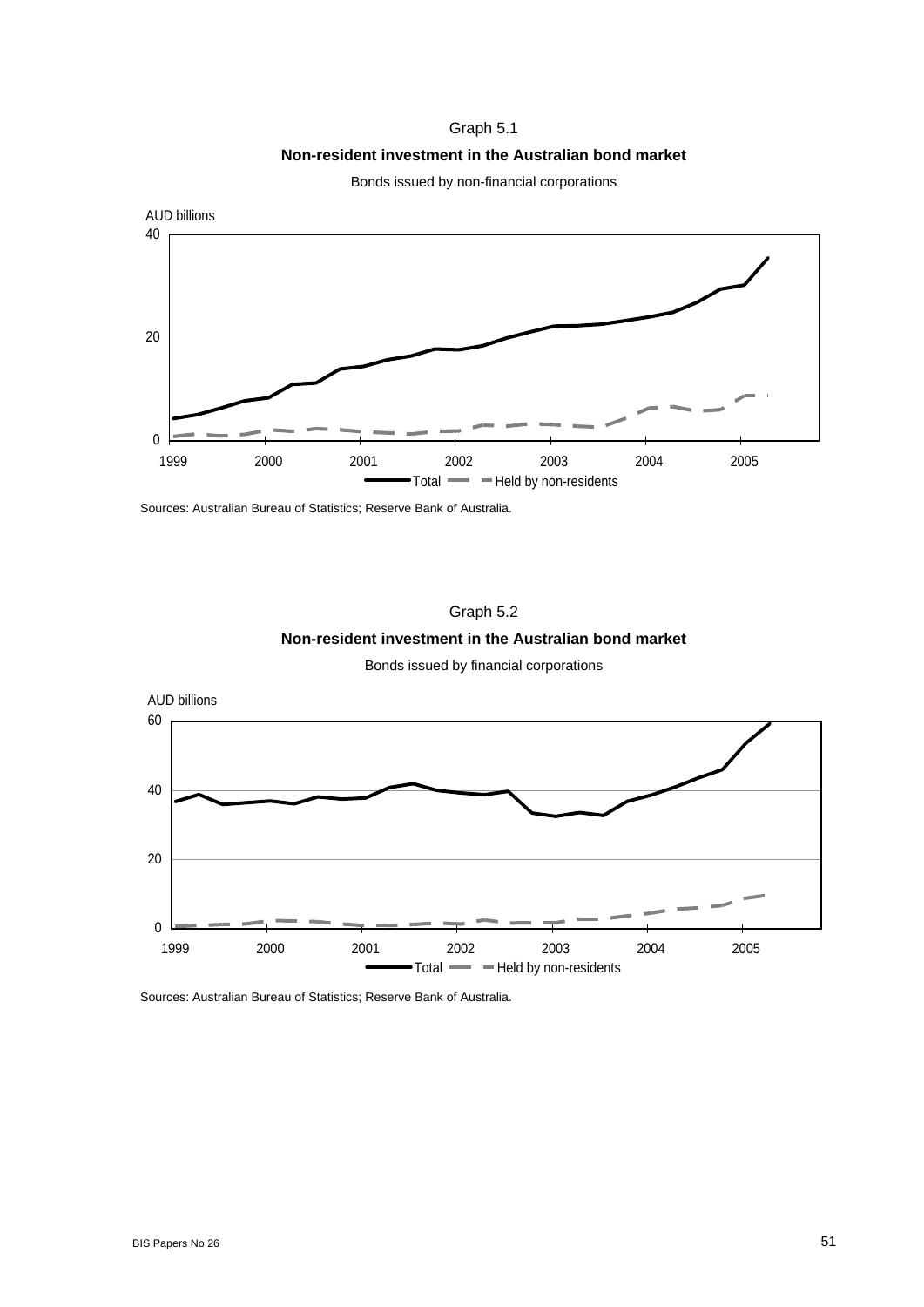#### Graph 5.3

#### **Non-resident investment in the Australian bond market**



Bonds issued by asset-backed vehicles

Sources: Australian Bureau of Statistics; Reserve Bank of Australia.

# **V. Current features of the Australian corporate bond market**

#### **Primary market issuance**

The main rating agencies operating in Australia are Fitch Ratings, Moody's and Standard & Poor's. Most domestic bonds outstanding in Australia have been issued with a high credit rating (Table 1). Around half of all domestic corporate bonds outstanding are rated AAA, reflecting the large amount of RMBSs on issue, the bulk of which enjoy AAA ratings.

The high proportion of AAA bonds is also a result of many lower-rated non-financial issuers arranging credit enhancement for some or all of their bonds; of the AUD 14 billion of AAA-rated bonds issued by these corporations, nearly all have credit enhancement (mainly through monoline insurance). Bonds rated BBB or lower are still a small component of the Australian market, and many lower-rated corporations find it easier to issue bonds in offshore markets.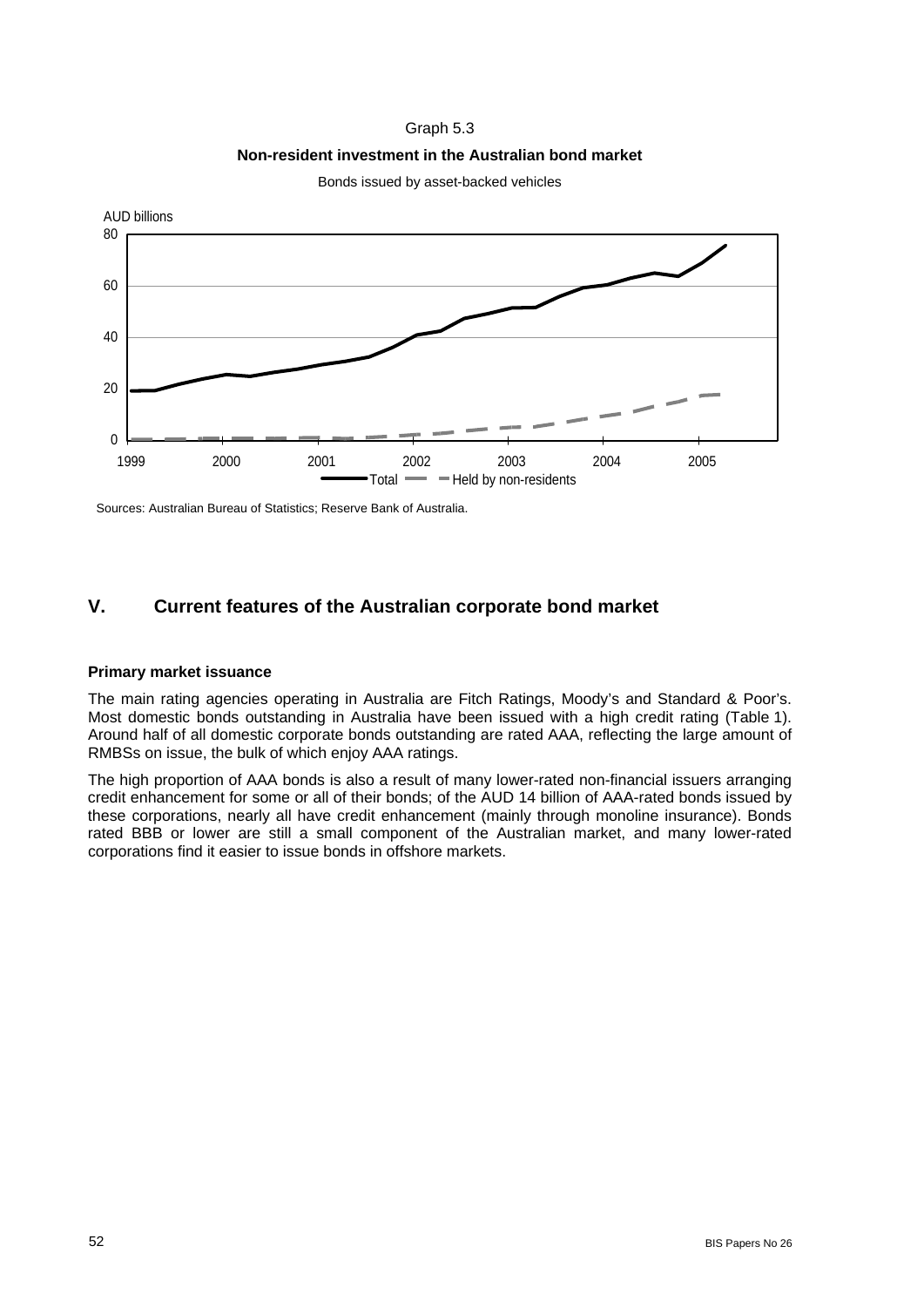#### Table 1

## **Credit ratings of corporate bonds on issue in Australia**

|                            |                                | Percentage of total by borrower type |                |    |            |                              |                     |  |
|----------------------------|--------------------------------|--------------------------------------|----------------|----|------------|------------------------------|---------------------|--|
|                            | <b>Total</b><br>(AUD billions) | <b>AAA</b>                           | AA             | A  | <b>BBB</b> | Sub-<br>investment-<br>grade | Unrated/<br>unknown |  |
| <b>Financials</b>          | 45.6                           | 14                                   | 51             | 30 | 5          | $\mathbf 0$                  | $\mathbf 0$         |  |
| Non-financials             | 39.4 <sup>1</sup>              | 41                                   | 4              | 39 | 10         | 0                            | 6                   |  |
| <b>ABSs</b>                | 78.9                           | 86                                   | $\overline{7}$ | 3  | 1          | 1                            | 1                   |  |
| Non-residents              | 48.8                           | 53                                   | 26             | 20 | 1          | $\mathbf 0$                  | $\pmb{0}$           |  |
| Total non-<br>government   | 212.7                          | 55                                   | 20             | 19 | 3          | $\mathbf 0$                  | $\overline{2}$      |  |
| Memo:                      |                                |                                      |                |    |            |                              |                     |  |
| Australian<br>government   | 55.1                           | 100                                  | 0              | 0  | 0          | 0                            | 0                   |  |
| <b>State</b><br>government | 52.3                           | 89                                   | 11             | 0  | 0          | 0                            | 0                   |  |

At end-June 2005

1 Of the AUD 16.1 billion of AAA-rated non-financial corporate debt, AUD 14.7 billion is credit-enhanced debt issued by lower-rated borrowers.

Source: Reserve Bank of Australia.

In Australia, investment-grade corporate bonds are typically issued at spreads that are in line with those of similarly rated bonds in overseas markets.

By global standards, Australia's domestic corporate bond maturity profile is relatively short, averaging around four to six years. The shorter maturity profile of domestically issued bonds partly reflects a preference among investors for securities of this tenor. However, the maturity profile appears to be shifting: in 1994 only 15% of issues had maturities longer than five years, whereas in 2005 this figure had increased to 43%.

In the past, some borrowers have preferred to make larger-sized issues offshore because of the perception that the domestic market is too small to be able to absorb these large deals - but this too appears to be changing. Further, over the past year a record number of non-resident entities have made "jumbo" bond issues (AUD 1 billion or more) in the domestic market.

#### **Corporate bond investors**

Domestic pension funds, life insurance offices and other fund management institutions are the largest investors in the domestic corporate bond market (Table 2). For the last five years, these institutions have held around 50% of total corporate bonds outstanding in the Australian market. As noted earlier, Australia's compulsory retirement savings system means that these institutions have a large appetite for fixed-interest securities.

Non-resident investors are the next largest group of corporate bond owners in Australia, currently holding a little under a quarter of total non-government bonds outstanding. This share has increased from a negligible amount only five years ago, thanks partly to the sound quality and positive yield differential of Australian corporate bonds over this period.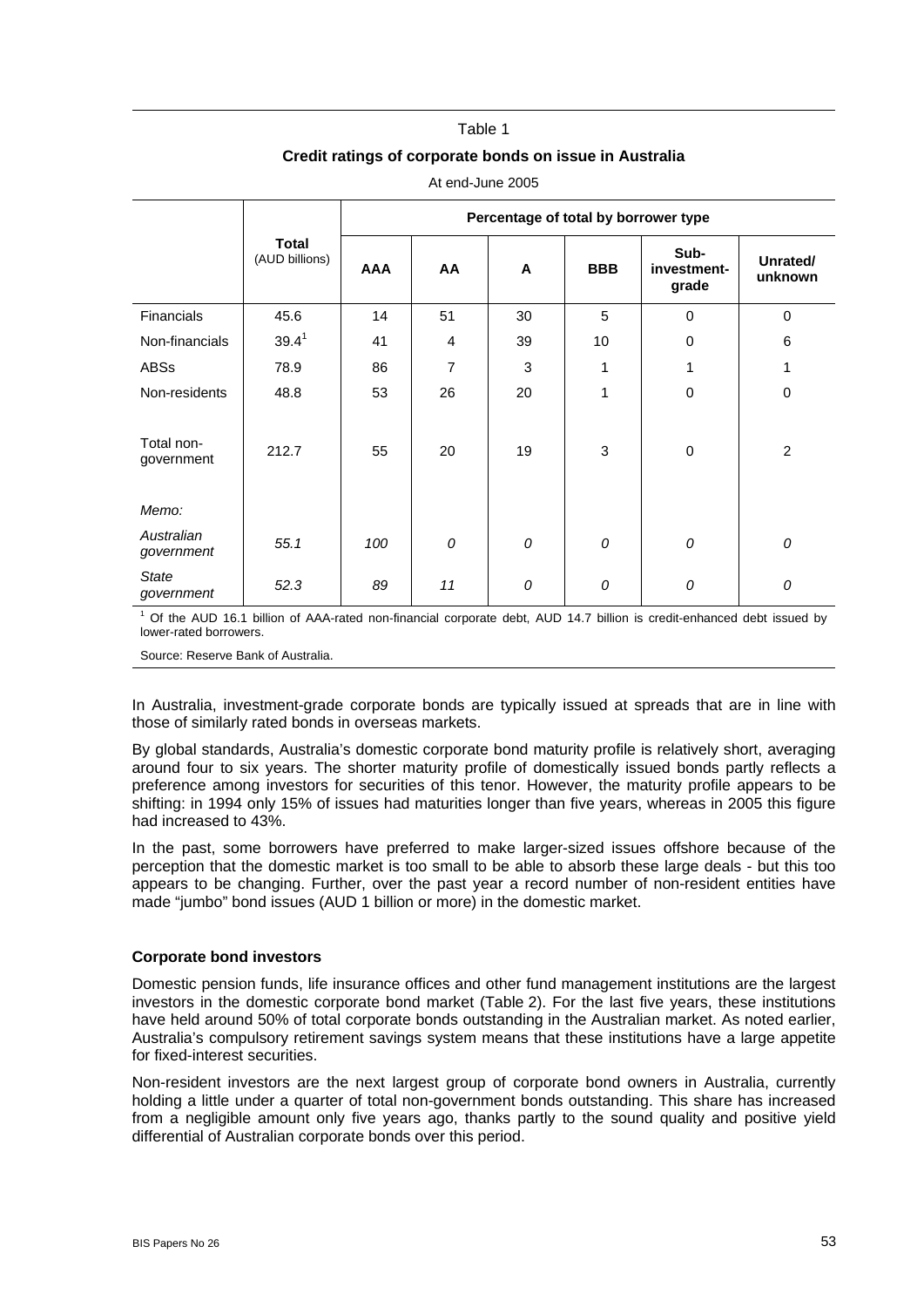Investment by banks and related institutions account for 20% of the market. Some of the demand from banks has been driven by a desire to diversify balance sheet risk and to support their broking operations.

Direct investment by households in the Australian corporate bond market is very limited, currently amounting to less than 2% of outstandings. It is difficult for retail investors to access the corporate bond market, since for almost all bond issues the minimum investment amount is AUD 500,000. (This is due to securities regulations requiring a prospectus to be issued for amounts less than this, which can significantly add to the issuer's transaction costs.)

| Table 2                                          |                |                               |                         |                                           |                   |                          |                   |  |  |  |
|--------------------------------------------------|----------------|-------------------------------|-------------------------|-------------------------------------------|-------------------|--------------------------|-------------------|--|--|--|
| Ownership of Australian corporate bonds on issue |                |                               |                         |                                           |                   |                          |                   |  |  |  |
| At end-June 2005                                 |                |                               |                         |                                           |                   |                          |                   |  |  |  |
|                                                  |                | Percentage of total           |                         |                                           |                   |                          |                   |  |  |  |
|                                                  | <b>Banks</b>   | <b>Insurance</b><br>companies | <b>Pension</b><br>funds | <b>Other</b><br>financial<br>institutions | <b>Households</b> | <b>Other</b><br>domestic | Non-<br>residents |  |  |  |
| Financials                                       | 25             | 21                            | 10                      | 11                                        | 3                 | 13                       | 17                |  |  |  |
| Non-<br>financials                               | 19             | 25                            | 9                       | 18                                        | 1                 | 2                        | 26                |  |  |  |
| <b>ABSs</b>                                      | 18             | 19                            | 9                       | 27                                        | 3                 | 1                        | 24                |  |  |  |
| Total non-<br>government                         | 20             | 21                            | 9                       | 20                                        | $\mathbf{3}$      | 5                        | 22                |  |  |  |
| Memo:                                            |                |                               |                         |                                           |                   |                          |                   |  |  |  |
| Australian<br>government                         | $\overline{4}$ | 20                            | 17                      | 0                                         | 0                 | 5                        | 54                |  |  |  |
| <b>State</b><br>government                       | 22             | 32                            | 17                      | 0                                         | 0                 | 19                       | 11                |  |  |  |
| Source: Auetralian Bureau of Statistics          |                |                               |                         |                                           |                   |                          |                   |  |  |  |

Source: Australian Bureau of Statistics.

### **Trading and pricing in the secondary market**

The secondary market for both government and corporate bonds in Australia is an over-the-counter market. Around ten market-makers are active at present - the same participants as for the government market - though they may not always be able to quote bid and ask prices for every security.

Price discovery for corporate bonds relies on the Australian government yield curve - in particular, government bond futures contracts - and the interest-rate swap curve. Additional price information for particular credit ratings is available through credit derivatives such as credit default swaps, with liquidity in this market increasing rapidly since 2000.

Liquidity in the corporate bond market is good compared with other international markets (with the exception, of course, of the United States), but less than that in the government bond market (Table 3). Over the past four years, turnover as a ratio to outstandings has been fairly constant at around three, compared to a liquidity ratio of eight for government bonds. Liquidity is highest for bonds issued by banks and supranationals, since these bonds are typically issued in large lines and are of high credit quality. Liquidity is lowest for small, lower-rated ABS tranches.